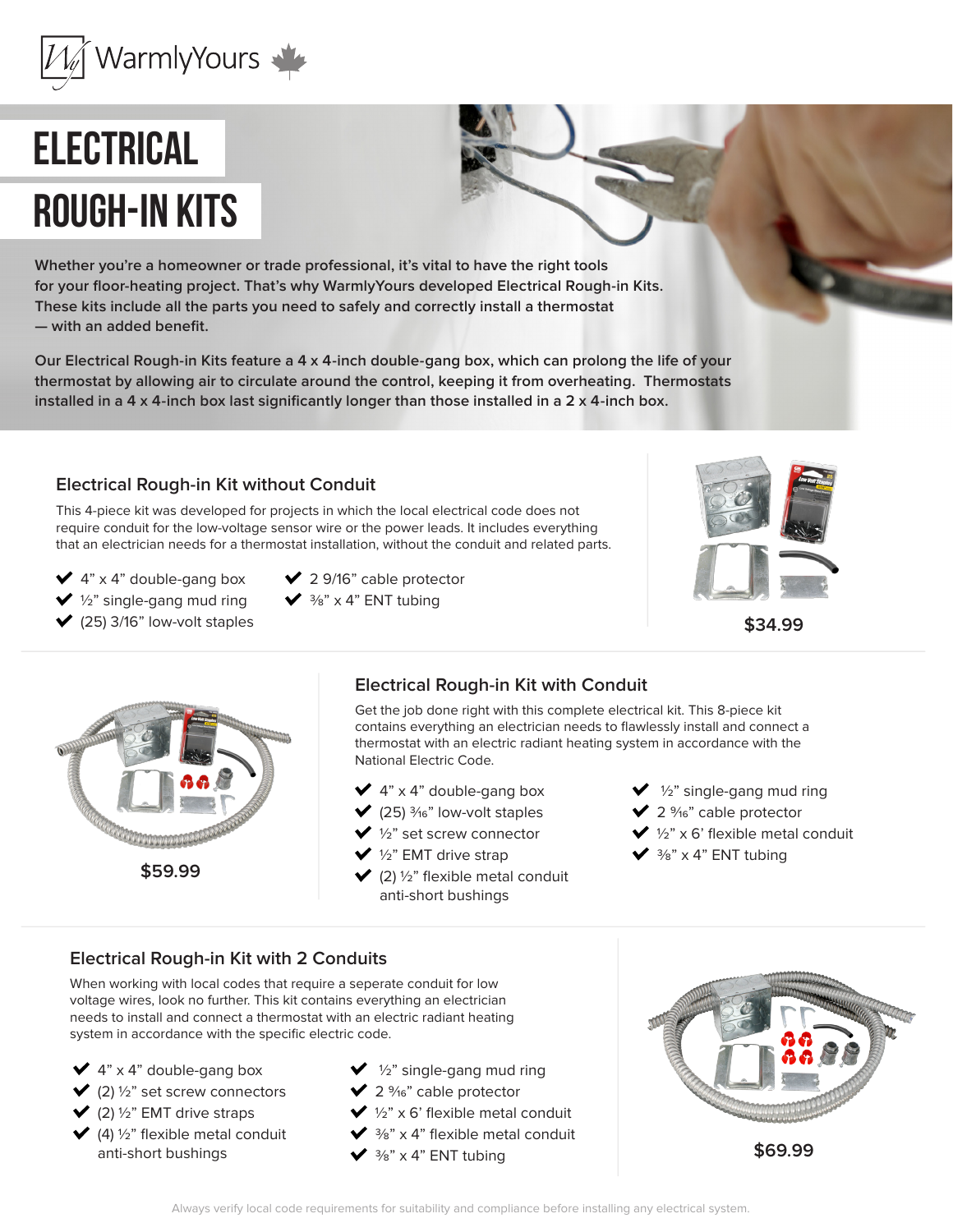# **Electrical Rough-in Accessories**

If you have some — but not all — of the tools you need to install a thermostat, you might be interested in purchasing some items individually. Below you'll find a variety of individual items available for purchase. Just select the parts you need to supplement your installation, and get ready to begin your project!



#### **4" x 4" double-gang box**

This 4- by 4-inch, 2 1/8-inch-deep double-gang box was designed to house and protect electrical wiring. Crafted from durable pre-galvanized steel, it features ten 1/2-inch and six 1/2-3/4-inch TKO knockouts. It is UL listed and acceptable for use in two-hour fire-rated walls and ceilings. **\$13.99**



### **½" single-gang mud ring**

This single-gang mud ring was designed to house and protect electrical wiring. It accommodates ½-inch drywall thickness, features a pre-galvanized steel construction, and offers pre-tapped device-mounting holes. It is UL and CSA listed and acceptable for use in two-hour fire-rated walls and ceilings.



### **½" x 6' flexible metal conduit**

This flexible aluminum conduit is ideal for installations in close quarters that require extra flexibility. It is made from premium aluminum alloy for strength and durability, and its interlocking design features continuous metal strips for enhanced integrity and flexibility. It is UL and CSA listed. **\$16.99**



#### **3/16" or 5mm low-volt staples**

Made of black polyethylene and a zinc-plated, corrosion-resistant nail, these staples are ideal for securing low-voltage electrical wire to wood frames and walls. Note: California residents should review Proposition 65 information. **\$14.99**



#### **½" set screw connector**

This set screw connector is used to bond flexible metal conduit to a junction box or enclosure. The connector features an angled set screw to secure the conduit in place. It features a die-cast, corrosion-resistant zinc construction with a locknut included. The set screw connector is UL and CSA listed. **\$5.49**



# **½" EMT drive strap**

This EMT drive strap is used to mount EMT conduit. It is made from pre-galvanized, corrosionresistant stamped steel, ensuring mechanical protection for the raceway. It is UL and CSA listed. **\$1.69**

**WarmlyYours** 

**\$6.99**